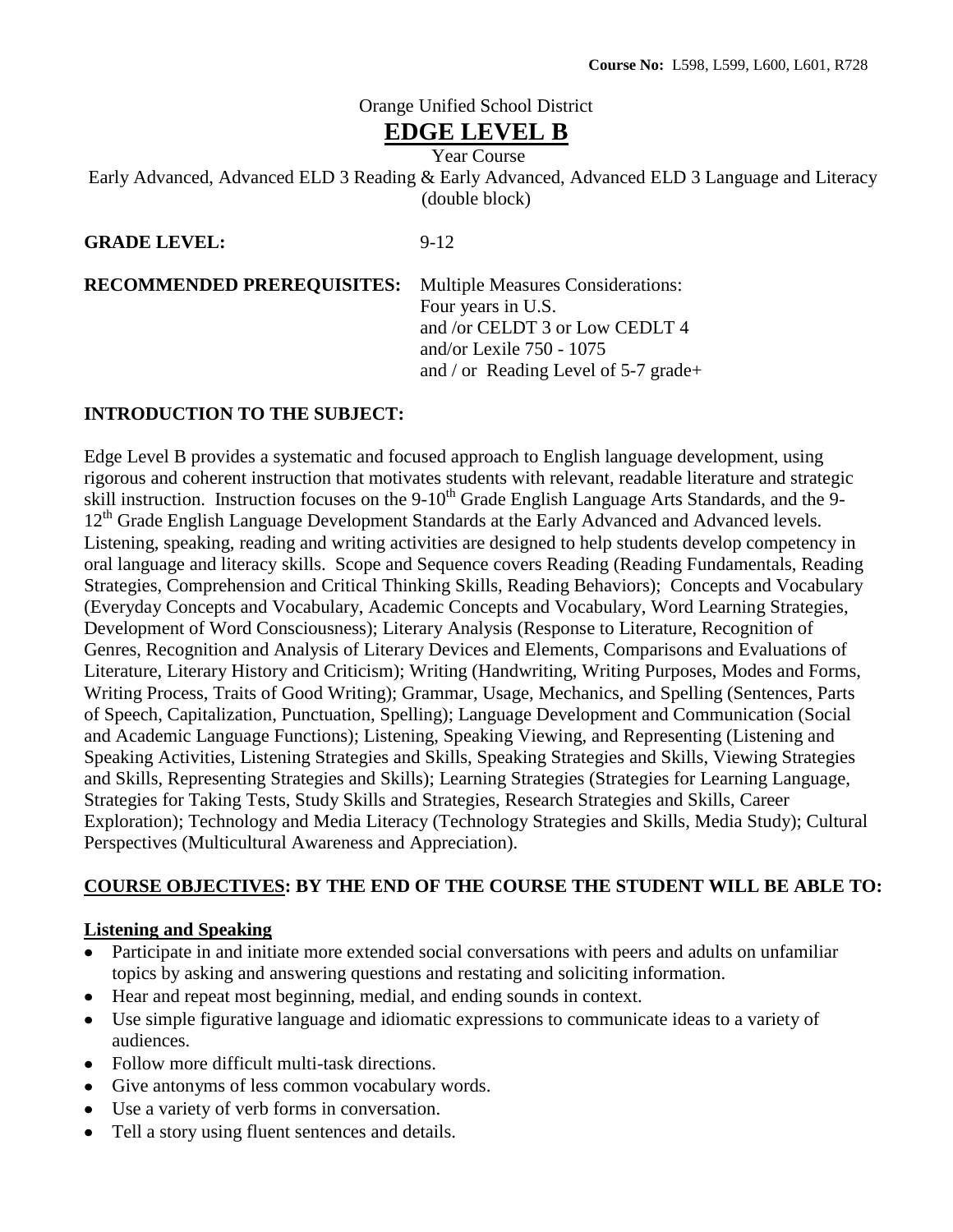# **Reading**

- Recognize root words, multiple meanings, and derive the meaning of words from context.  $\bullet$
- Summarize literary pieces in greater detail by including the characters, setting, and plot and  $\bullet$ analyzing them in greater detail.
- Draw simple conclusions about a character.
- Use details to make predictions and identify stated and implied themes in literary passages.  $\bullet$
- Use decoding skills and knowledge of academic and social vocabulary to achieve independent reading.
- Use a standard dictionary to determine the meaning of unknown words.
- Apply knowledge of language to achieve comprehension of informational materials, literary texts,  $\bullet$ and text in content areas.

# **Writing**

- Use standard writing conventions including present tense and subject/verb agreement.
- Distinguish noun endings.
- Write sentences appropriate to a topic with few errors.
- Write an essay with details and a clear sequence of events.  $\bullet$
- Write detailed fictional biographies or autobiographies
- Fill out job applications and prepare résumés that are clear and address the intended audience  $\bullet$ appropriately.
- Use strategies of note taking, outlining, and summarizing to structure drafts of essays.  $\bullet$

## **Plan to support literacy:**

Best practices to support reading comprehension:

- Direct instruction of reading comprehension strategies, i.e. plan and monitor, predict, clarify, connect, draw conclusions, etc.
- Teacher modeling  $\bullet$
- Vocabulary and root word study

Best practices to support writing skills:

- Direct instruction of writing process, i.e. pre-write, draft, revise, edit and proofread, and publish.
- Analyze various genres of writing, i.e. narrative, persuasive, non-fiction, etc.
- Direct instruction and modeling of note-taking skills and organizational strategies in preparation for essay writing

# **Materials Needed:**

Teachers:

- Level B Teacher's Editions (2 Volumes)
- Level B Interactive Practice Book Teacher's Annotated Edition
- Level B Reading & Writing Transparencies
- Level B Grammar and Writing Practice Book  $\bullet$

## Students:

- Level B Student Edition
- Level B Interactive Practice Book
- Level B Grammar and Writing Practice Book
- Level B Library Books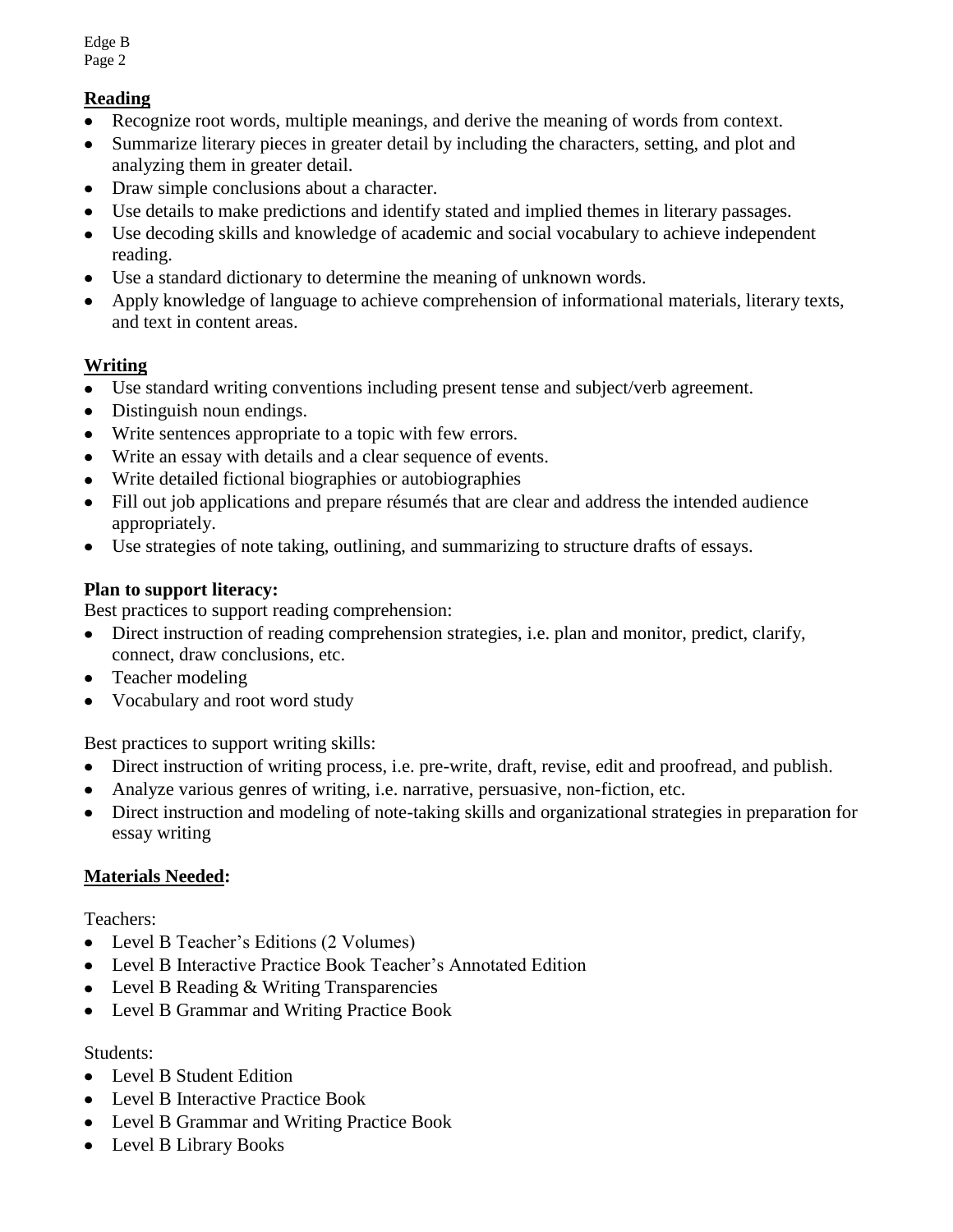- Level B Selection Readings and Fluency Models CDs
- Extended Reading
- Edge Level C Library Books
	- *A Raisin in the Sun*  $\bullet$
	- *Anthem Breaking Through*  $\bullet$
	- $\bullet$ *Dance hall of the Dead*
	- *Dr. Jenner and the Speckled Monster*  $\bullet$
	- *Hercules: The Twelve Labors (Graphic Classic)*
	- $\bullet$ *Hole in My Life*
	- $\bullet$ *Keeper*
	- *Left Behind*
	- $\bullet$ *Miracle's Boys*
	- *Narrative of the Life of Frederick Douglass*  $\bullet$
- *Parrot in the Oven*  $\bullet$
- *Picture Bride*
- *Romiette and Julio*  $\bullet$
- *September 11, 2001: Attack on New York City*  $\bullet$
- $\bullet$ *The Afterlife*
- *The Other Side of the Sky: A Memoir*  $\bullet$
- $\bullet$ *The Outsiders*
- *The Stone Goddess*
- *The Trojan Horse: The Fall of Troy*  $\bullet$
- *Warriors Don't Cry*  $\bullet$

## **Supplemental Materials:**

*The following suggestions are based on materials approved by OUSD. Specific resources are limited to availability at each school site and teachers' preferences*. Grammar:

*Grammar in Context English Yes!*

Vocabulary:

*Test-Prep Vocabulary Basic Vocabulary Builder*

Spelling:

*Spell It Out*

Greek/Latin Root Words:

*English From The Roots Up*

# **COURSE CONTENT:**

### **1. Reading Fundamentals**

- 1.1. Use syllabication.
- 1.2. Develop reading fluency (accuracy, expression, phrasing, prosody, rate).

### **2. Reading Strategies**

- 2.1. Plan and Monitor
	- 2.1.1. Preview and set a purpose
	- 2.1.2. Make and confirm predictions
	- 2.1.3. Clarify ideas and vocabulary (use context clues, reread, read on, etc.)
- 2.2. Determine Importance
	- 2.2.1. Relate main ideas and details
	- 2.2.2. Summarize
	- 2.2.3. Determine personal relevance
- 2.3. Ask Questions
- 2.4. Make Inferences
- 2.5. Make Connections
	- 2.5.1. Text-to-self
	- 2.5.2. Text-to-text
	- 2.5.3. Text-to-world
- 2.6. Synthesize
	- 2.6.1. Draw conclusions
	- 2.6.2. Compare across texts
	- 2.6.3. Form generalizations
- 2.7. Visualize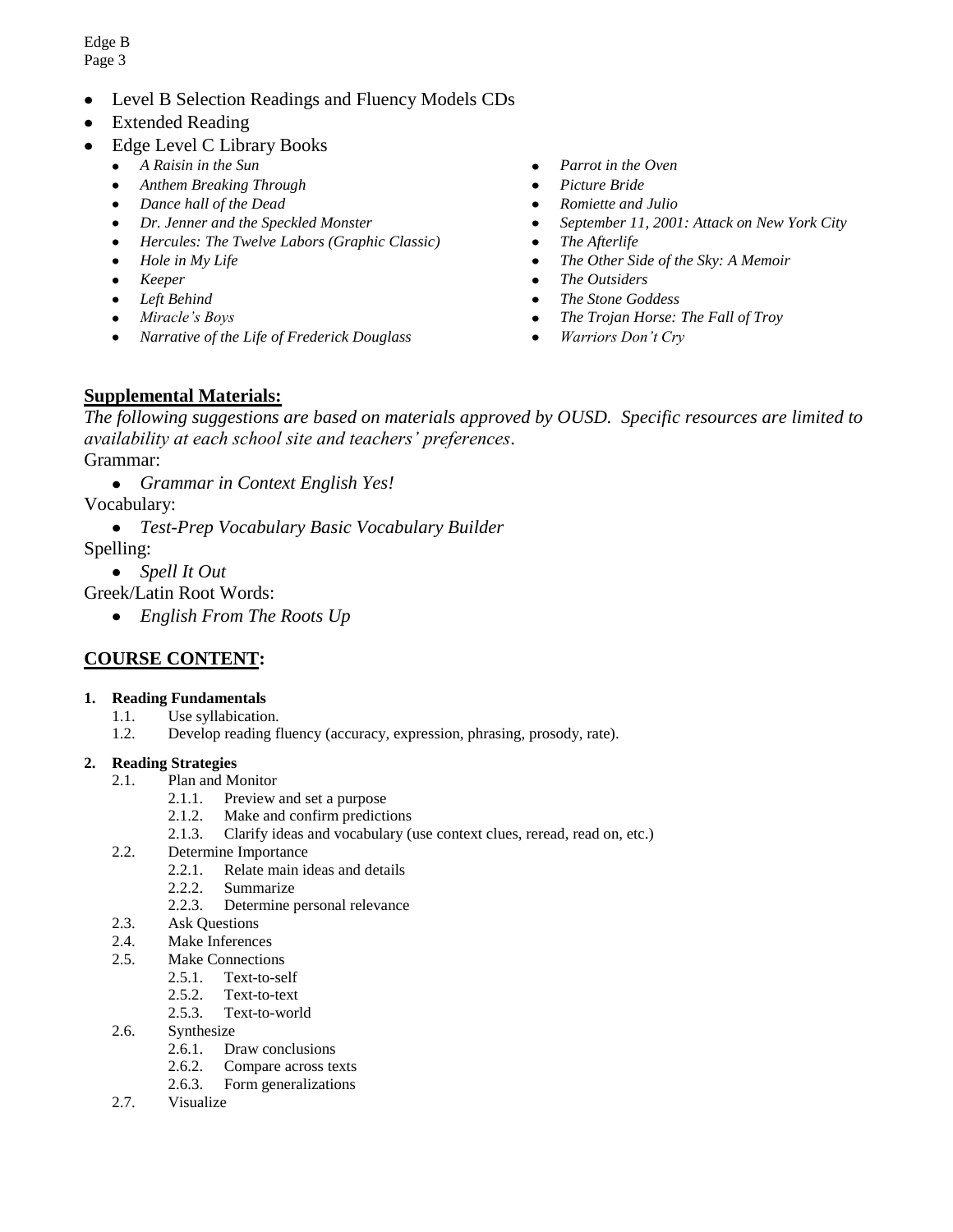### **3. Comprehension and Critical Thinking Skills**

- 3.1. Analyze story elements (character, setting, plot, theme)
- 3.2. Analyze information
	- 3.2.1. Distinguish fact from opinion
	- 3.2.2. Identify main idea
	- 3.2.3. Read and interpret visuals
	- 3.2.4. Identify arguments for and against an issue
	- 3.2.5. Identify discrepancies and missing information
- 3.3. Analyze text features
- 3.4. Compare and contrast
- 3.5. Make inferences
- 3.6. Relate ideas in a text
	- 3.6.1. Cause and effect
	- 3.6.2. Main idea to details
- 3.7. Summarize
- 3.8. Interpret figurative language (simile, metaphor, symbol, etc.)
- 3.9. Synthesize information
	- 3.9.1. Draw conclusions
	- 3.9.2. Form generalizations

### **4. Reading Behaviors**

- 4.1. Identify opportunities for reading improvement
- 4.2. Identify, assess, and apply effective personal reading strategies
- 4.3. Read collaboratively
- 4.4. Read for a variety of purposes
- 4.5. Read independently for sustained periods
- 4.6. Read widely

### **5. Academic Concepts and Vocabulary**

- 5.1. Across the curriculum
- 5.2. In language arts and literature

### **6. Word Learning Strategies**

- 6.1. Learn new words by applying sensory images
- 6.2. Memorize
- 6.3. Relate words
- 6.4. Review
- 6.5. Use cognates to determine word meaning
- 6.6. Use contextual analysis to determine word meaning
- 6.7. Use structural (morphemic) analysis to determine word meaning
- 6.8. Use reference sources to determine usage
- 6.9. Use word origins to determine word meaning
- 6.10. Apply an overall word learning strategy during reading

#### **7. Develop Word Consciousness**

- 7.1. Analogies
- 7.2. Antonyms and synonyms
- 7.3. Cognates and false cognates
- 7.4. Denotation and connotation
- 7.5. Dialect and regionalisms
- 7.6. Homophones and other words that sound alike
- 7.7. Idioms<br>7.8. Figurat
- Figurative language
- 7.9. Jargon and specialized vocabulary
- 7.10. Multiple-meaning words
- 7.11. Phrasal verbs
- 7.12. Slang
- 7.13. Word families
- 7.14. Word origins and roots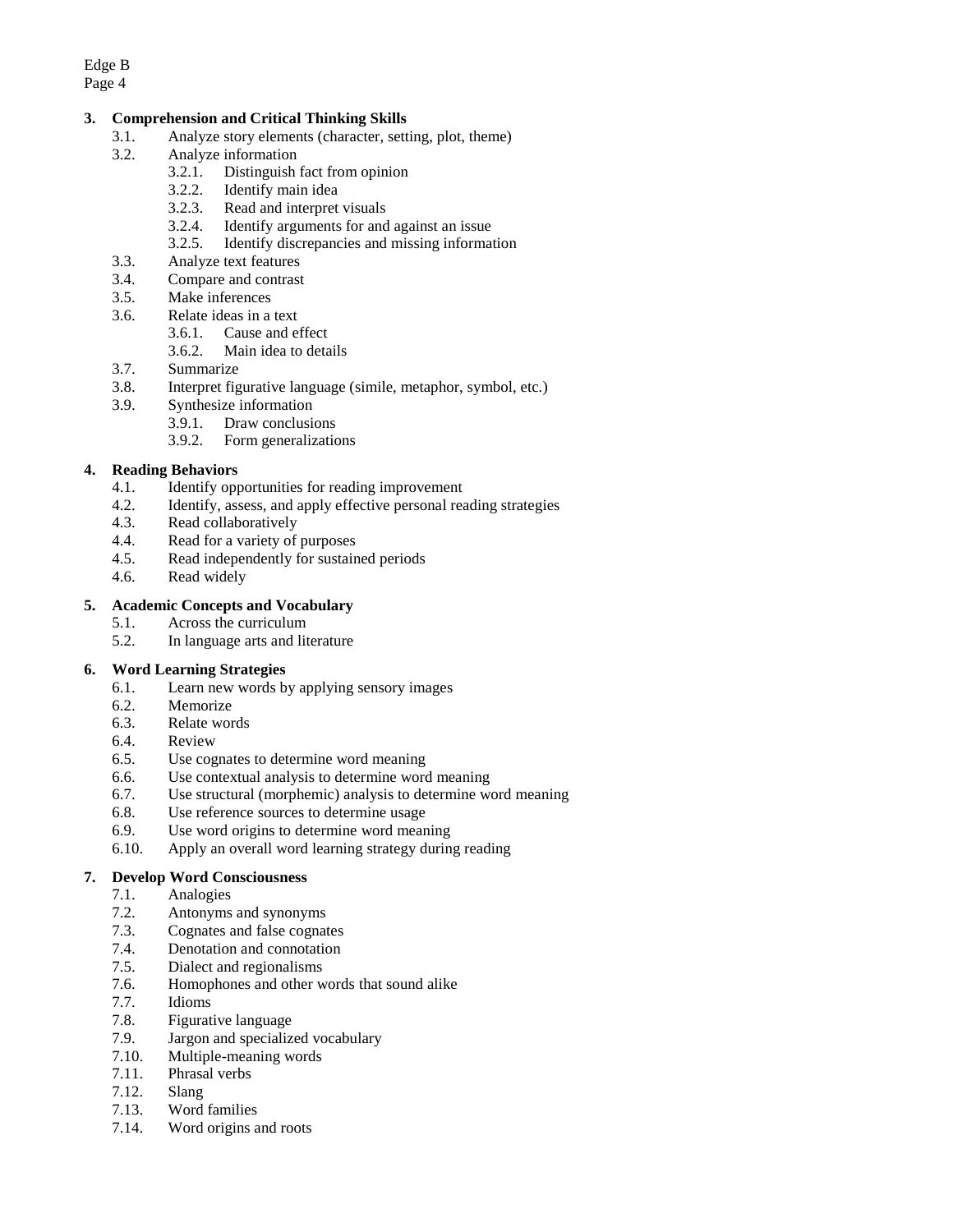### **8. Expand Vocabulary**

#### **9. Respond to Literature**

- 9.1. Apply literature to personal life
- 9.2. Respond to literature in a variety of ways
- 9.3. Defend interpretations of and responses to literature
- 9.4. Recognize that literature may elicit a variety of valid responses

### **10. Recognize Genres**

- 10.1. Article
- 10.2. Autobiography
- 10.3. Biography
- 10.4. Diary/journal
- 10.5. Drama
- 10.6. Editorial
- 10.7. Electronic texts
- 10.8. Essays
- 10.9. Fantasy
- 10.10. Folk literature
- 10.11. Functional texts (business, consumer, everyday, technical)
- 10.12. Historical fiction
- 10.13. Humor
- 10.14. Interview
- 10.15. Literary criticism
- 10.16. Memoir
- 10.17. Novel
- 10.18. Parody
- 10.19. Personal narrative
- 10.20. Poetry
- 10.21. Realistic fiction
- 10.22. Report
- 10.23. Review
- 10.24. Script
- 10.25. Short story
- 10.26. Song lyrics
- 10.27. Speech
- 10.28. Textbook/encyclopedia

### **11. Recognize and Analyze Literary Devices and Elements**

- 11.1. Alliteration
- 11.2. Allusion
- 11.3. Analogy
- 11.4. Assonance and consonance
- 11.5. Character (hero/heroine, protagonist/antagonist, static/dynamic, etc.)
- 11.6. Description
- 11.7. Dialogue and dialect
- 11.8. Dramatic conventions
- 11.9. Figurative language (hyperbole, simile, metaphor, personification, etc.)
- 11.10. Imagery/sensory language
- 11.11. Irony
- 11.12. Jargon
- 11.13. Mood and tone
- 11.14. Narrator
- 11.15. Onomatopoeia
- 11.16. Paradox
- 11.17. Plot and plot development (conflicts, flashback, suspense, etc.)
- 11.18. Point of view (first-person, third-person, omniscient, etc.)
- 11.19. Repetition
- 11.20. Rhyme and rhyme scheme
- 11.21. Rhythm/meter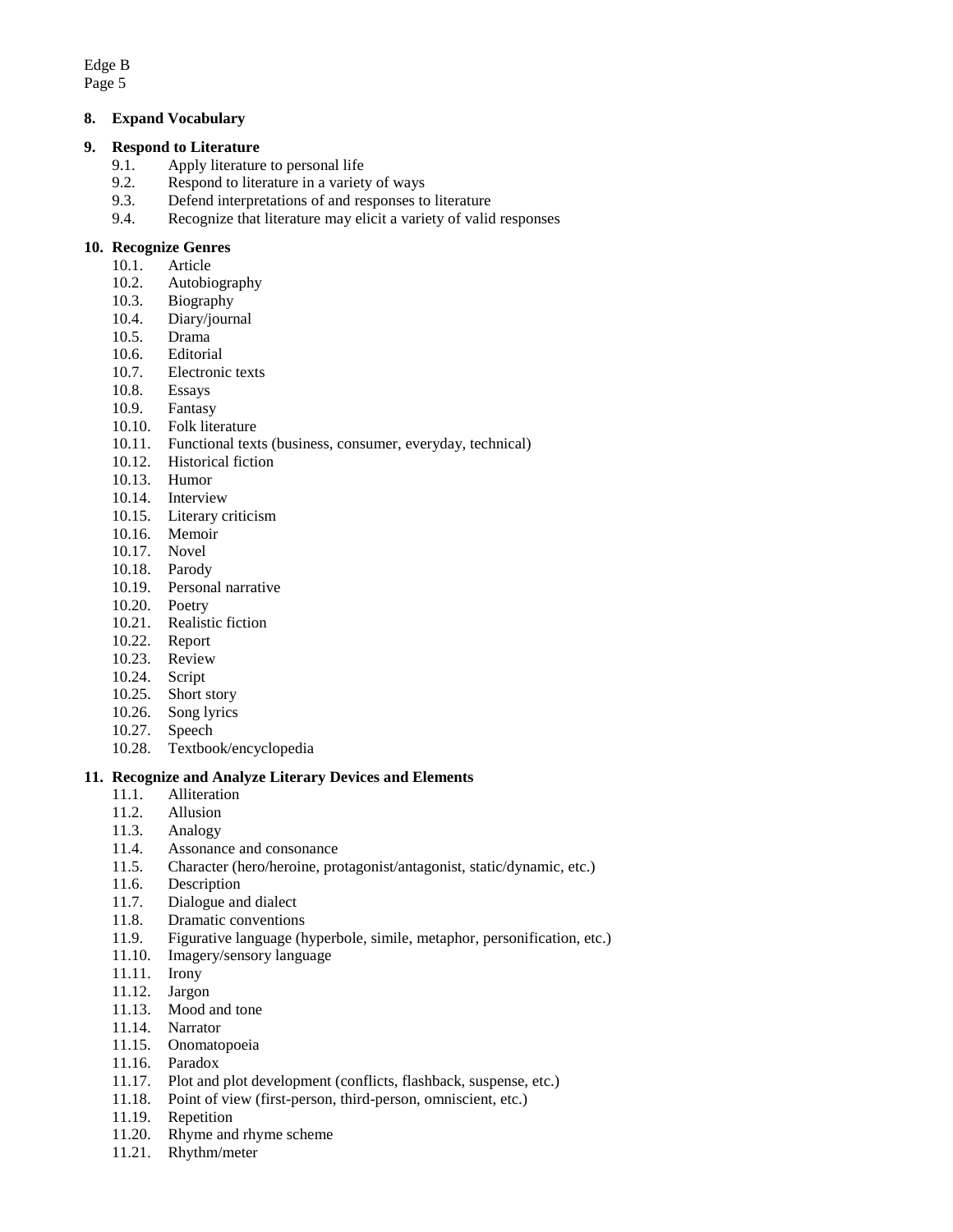# Edge B

Page 6

- 11.22. Setting
- 11.23. Style
- 11.24. Symbolism
- 11.25. Text structure (expository, persuasive, narrative)
- 11.26. Theme

## **12. Compare Literature**

- 12.1. Compare story elements
- 12.2. Compare author's purposes, intents, arguments, biases
- 12.3. Compare time periods
- 12.4. Compare theme or topic
- 12.5. Compare versions across different media

## **13. Evaluate Literature**

- 13.1. Author's development of character, plot, theme
- 13.2. Author's purpose, intended audience, and perspective and effect on the text
- 13.3. Author's style
- 13.4. Author's use of literary devices
- 13.5. Author's logic (argument, presentation, etc.)
- 13.6. Propaganda and common persuasive techniques
- 13.7. Reliability and validity of evidence and sources
- 13.8. Multiple levels of meaning

## **14. Literary History and Criticism**

- 14.1. Form and support opinions about literary and nonliterary works
- 14.2. Interpret literature based on genre
- 14.3. Understand why certain works are considered classics
- 14.4. Aesthetic approach to literary criticism
- 14.5. Biographical approach to literary criticism
- 14.6. Historical approach to Literary criticism
- 14.7. Identify literary movements across cultures

## **15. Handwriting**

### **16. Writing Purposes, Modes, and Forms**

- 16.1. Write across the curriculum
- 16.2. Write for a variety of audiences
- 16.3. Write for a variety of purposes
- 16.4. Write in a variety of forms
	- 16.4.1. Cause and effect essay
	- 16.4.2. Comparison-contrast essay
	- 16.4.3. Letters
	- 16.4.4. News article
	- 16.4.5. Persuasive essay
	- 16.4.6. Short story
	- 16.4.7. Autobiographical narrative
	- 16.4.8. Position paper
	- 16.4.9. Reflective essay
	- 16.4.10. Research report
- 16.5. Write in a variety of modes
	- 16.5.1. Expository
	- 16.5.2. Expressive
	- 16.5.3. Narrative
	- 16.5.4. Descriptive
	- 16.5.5. Persuasive
	- 16.5.6. Reflective
	- 16.5.7. Literary Analysis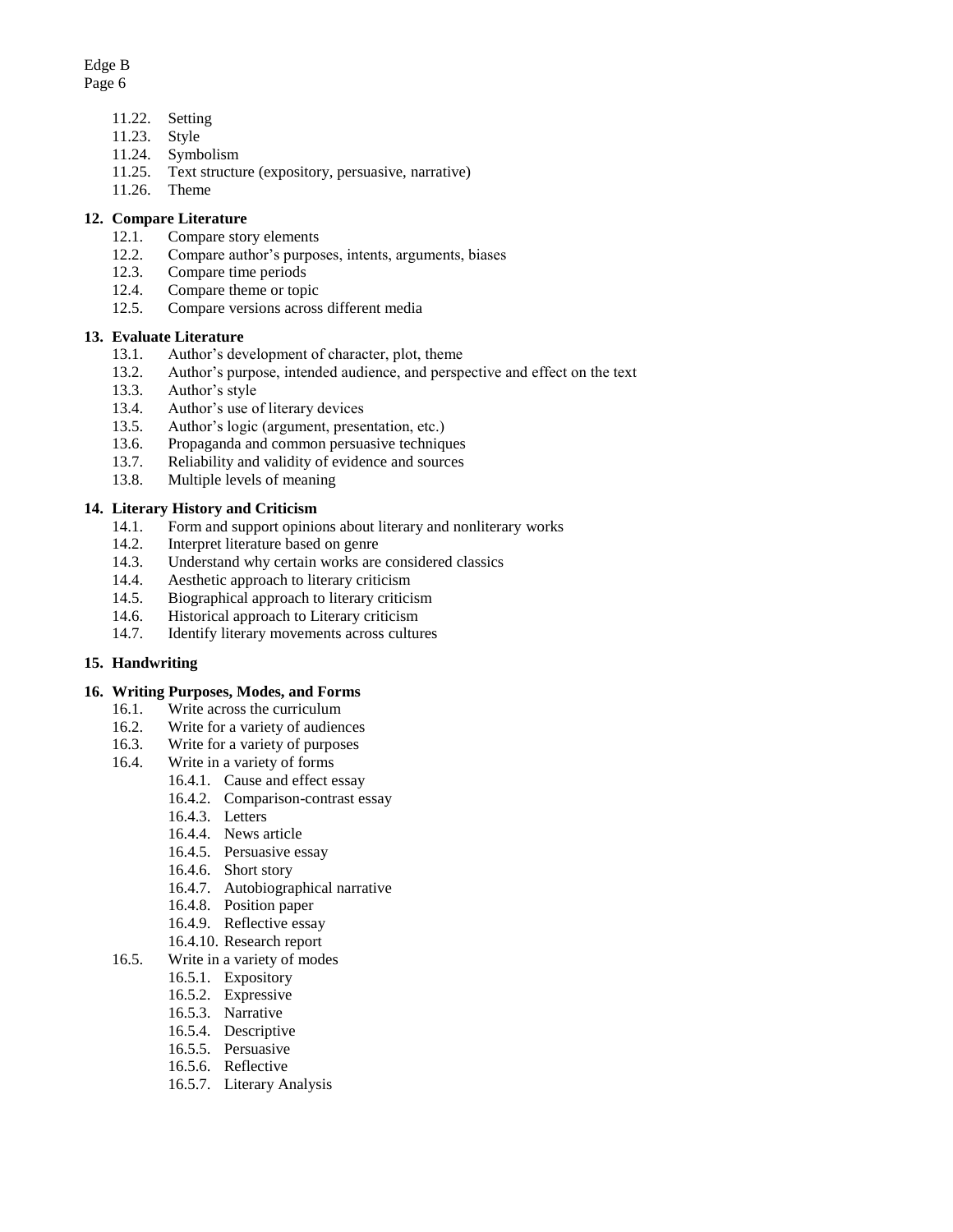Edge B

Page 7

### **17. Writing Process**

- 17.1. Use the writing process
- 17.2. Prewriting
- 17.3. Drafting
- 17.4. Revising
- 17.5. Editing and proofreading
- 17.6. Publishing
- 17.7. Reflecting and evaluating

### **18. Traits of Good Writing**

- 18.1. Written Conventions
- 18.2. Development of ideas
- 18.3. Focus and Unity
- 18.4. Organization
- 18.5. Voice and Style

### **19. Sentences**

- 19.1. Sentence types
- 19.2. Negative sentences
- 19.3. Conditional sentences
- 19.4. Sentence structure
	- 19.4.1. Simple sentences
		- 19.4.2. Phrases
		- 19.4.3. Clauses
		- 19.4.4. Compound Sentences
		- 19.4.5. Complex Sentences
		- 19.4.6. Compound-complex sentences
		- 19.4.7. Properly placed clauses and modifiers
- 19.5. Subjects and predicates (complete, simple, compound)
- 19.6. Complete sentences/fragments
- 19.7. Subject-verb agreement
- 19.8. Grammatical parallelism

### **20. Parts of Speech**

- 20.1. Nouns
	- 20.1.1. Common and proper
	- 20.1.2. Count and noncount
	- 20.1.3. Plurals
	- 20.1.4. Possessive
- 20.2. Articles
- 20.3. Pronouns
	- 20.3.1. Subjective case
	- 20.3.2. Objective case
	- 20.3.3. Possessive case
	- 20.3.4. Reflexive and intensive case
	- 20.3.5. Indefinite case
	- 20.3.6. Demonstrative case
	- 20.3.7. Relative case
	- 20.3.8. Agreement and reference
- 20.4. Adjectives
	- 20.4.1. Comparative adjectives
	- 20.4.2. Adjectival phrases and clauses
- 20.5. Verbs
	- 20.5.1. Action
	- 20.5.2. Linking
	- 20.5.3. Modals (can, could, would, might, must, etc.)
	- 20.5.4. Helping
	- 20.5.5. Transitive and intransitive verbs
	- 20.5.6. Present Tense
	- 20.5.7. Habitual present tense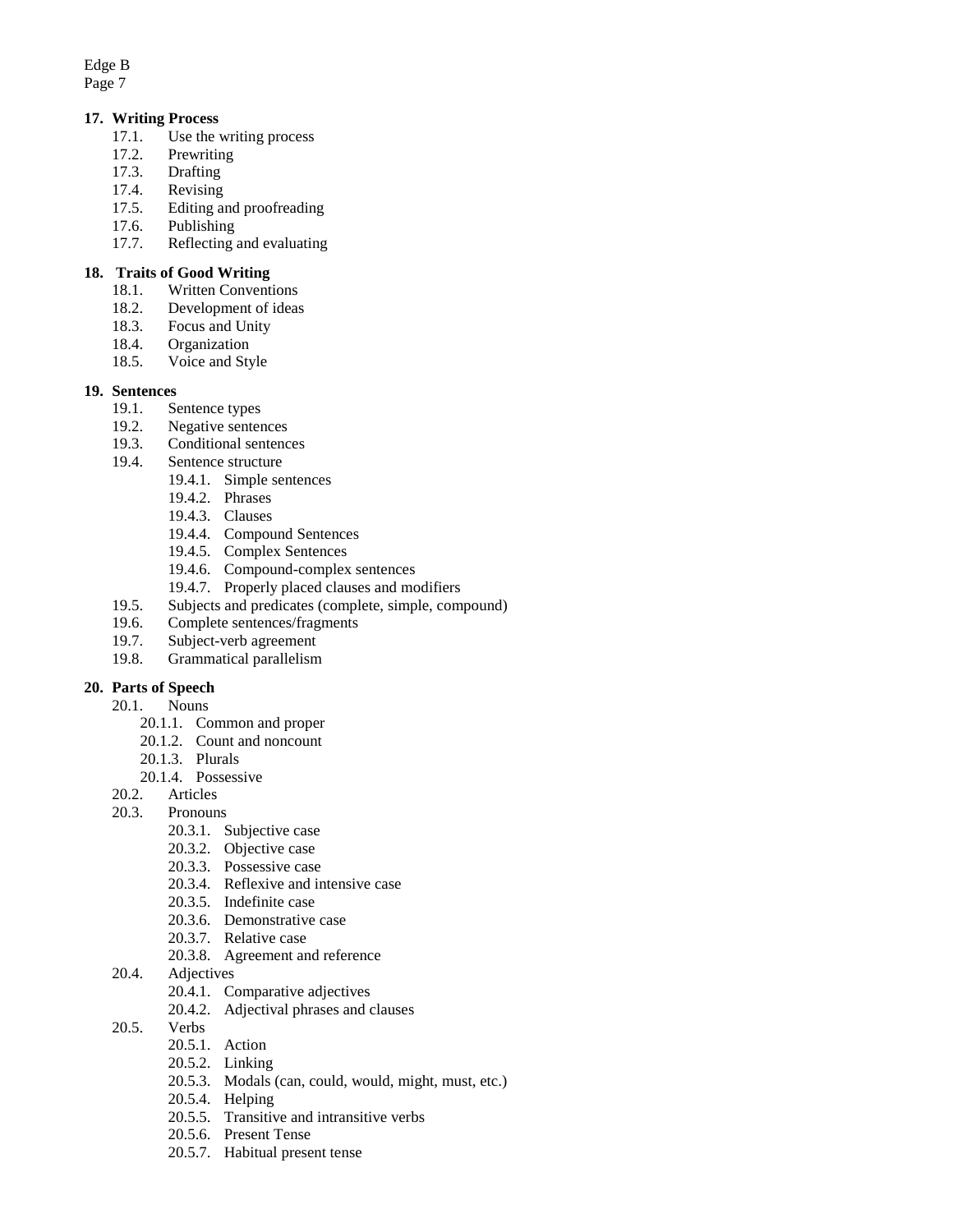- 20.5.8. Past tense (regular and irregular) 20.5.9. Future tense 20.5.10. Present perfect tense
- 20.5.11. Past perfect tense
- 20.5.12. Future perfect tense
- 20.5.13. Progressive forms
- 20.6. Verbals
	- 20.6.1. Gerunds
	- 20.6.2. Infinitives
	- 20.6.3. Participial phrases; dangling modifiers
- 20.7. Contractions
- 20.8. Adverbs
	- 20.8.1. Comparative adverbs
	- 20.8.2. Adverbial phrases and clauses
- 20.9. Prepositions and prepositional phrases
	- 20.9.1. Conjunctions
	- 20.9.2. Interjections

### **21. Capitalization**

- **22. Punctuation**
- **23. Spelling**

### **24. Social and Academic Language Functions**

- 24.1. Ask and answer questions
- 24.2. Express ideas, feelings, needs, opinions, intentions
- 24.3. Make and respond to requests and commands
- 24.4. Give and follow directions
- 24.5. Ask for/Give information
- 24.6. Adjust communication to the audience, purpose, occasion, and task
- 24.7. Describe people, places, things, events, ideas, feelings, experiences
- 24.8. Listen to a selection
- 24.9. Recite
- 24.10. Read a selection
- 24.11. Role-play
- 24.12. Dramatize
- 24.13. Interpret nonverbal communication
- 24.14. Make comparisons
- 24.15. Engage in conversation and small talk
- 24.16. Engage in discussion (academic)
- 24.17. Define and explain
- 24.18. Write
- 24.19. Persuade
- 24.20. Elaborate
- 24.21. Tell an original story
- 24.22. Clarify information
- 24.23. Verify or confirm information
- 24.24. Justify
- 24.25. Negotiate

### **25. Listening and Speaking Activities**

- 25.1. Choral reading and reader's theater
- 25.2. Conversation and classroom discussion
- 25.3. Debate
- 25.4. Demonstration
- 25.5. Descriptive presentation
- 25.6. Dramatization
- 25.7. Interview
- 25.8. Narrative presentation
- 25.9. Oral interpretation of literature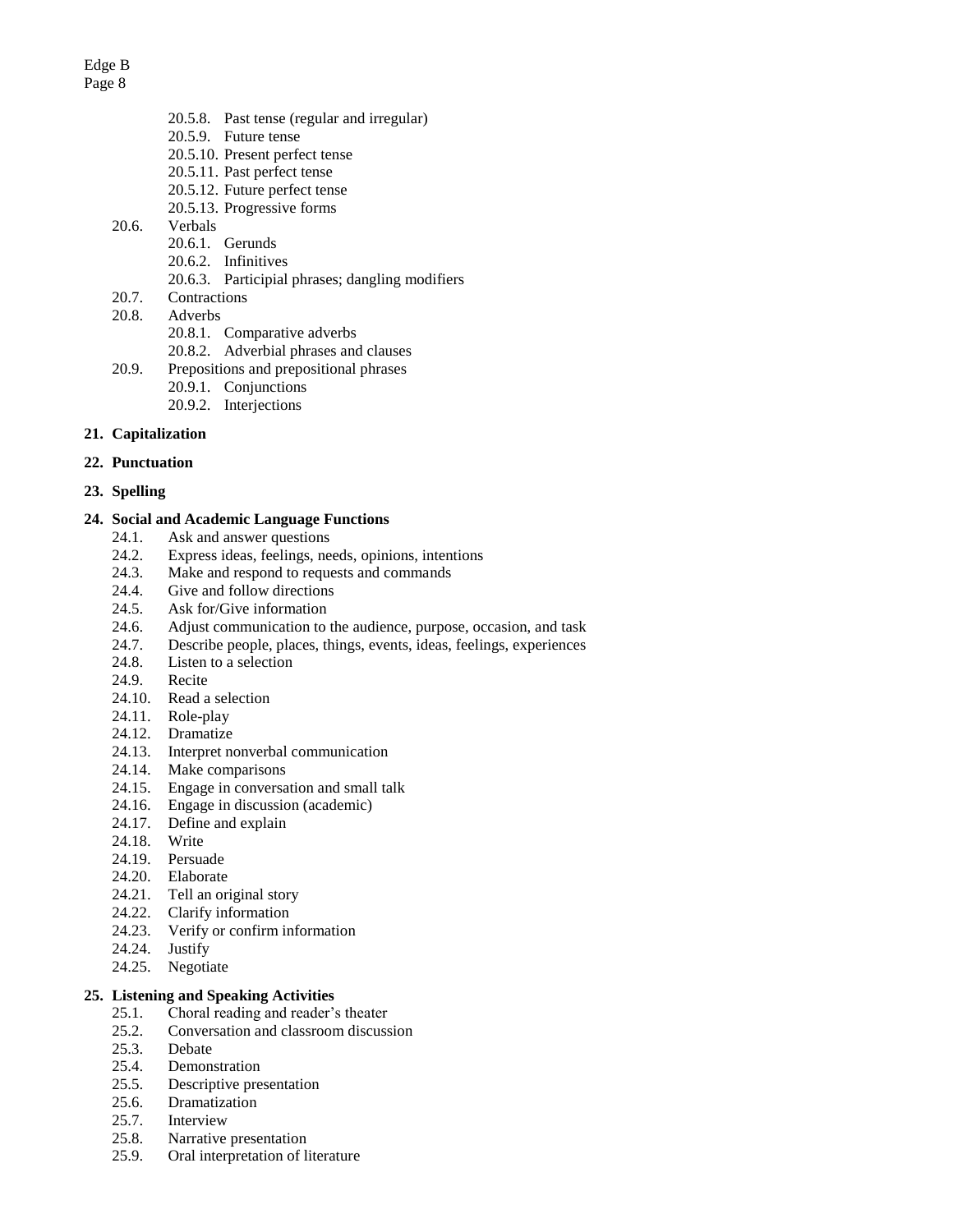- 25.10. Panel discussion
- 25.11. Persuasive speech
- 25.12. Recommendation
- 25.13. Response to literature
- 25.14. Retell a story
- 25.15. Summary

### **26. Listening Strategies and Skills**

- 26.1. Set purpose and prepare for listening
- 26.2. Evaluate and expand personal preferences in listening
- 26.3. Listen actively and respectfully
- 26.4. Listen to, analyze, evaluate, and critique literary and non-literary works
- 26.5. Overcome barriers to listening
- 26.6. Self-monitor and self-assess; make adjustments

### **27. Speaking Strategies and Skills**

- 27.1. Manage discussions and presentations effectively
- 27.2. Overcome anxiety
- 27.3. Edit drafts and speeches
- 27.4. Use a variety of rhetorical devices
- 27.5. Speak effectively for a variety of audiences, purposes, and occasions
- 27.6. Self-monitor, monitor audience reaction, and adjust oral communication during a presentation
- 27.7. Respond to audience questions
- 27.8. Justify choice of organizational structure and performance techniques
- 27.9. Use audience feedback to improve future presentations
- 27.10. Create and use scoring guides and rubrics

### **28. Viewing Strategies and Skills**

- 28.1. Respond to and interpret visuals
- 28.2. Recognize and analyze how key elements of design create meaning and influence the message
- 28.3. Recognize the effects of visual arts on mood
- 28.4. Interpret and analyze presentations
- 28.5. Self-monitor and self-correct while viewing

#### **29. Representing Strategies and Skills**

- 29.1. Create and use graphic organizers
- 29.2. Create illustrations, information graphics, and/or photographs to support oral or written communication
- 29.3. Create posters, storyboards, and other visual displays

#### **30. Strategies for Learning Language**

- 30.1. Practice new language
- 30.2. Use visuals to construct or clarify meaning
- 30.3. Semantic mapping
- 30.4. Use imagery
- 30.5. Review
- 30.6. Ask for help, feedback, and clarification
- 30.7. Take risks and explore alternate ways of saying things (circumlocution)
- 30.8. Identify and respond appropriately to nonverbal and verbal cues
- 30.9. Test hypotheses about language
- 30.10. Use prior knowledge
- 30.11. Make connections across content areas
- 30.12. Take notes about language
- 30.13. Compare elements of language and identify patterns
- 30.14. Compare written language conventions
- 30.15. Use reference aids
- 30.16. Self-monitor language use and self-assess

### **31. Strategies for Taking Tests**

**32. Study Skills and Strategies**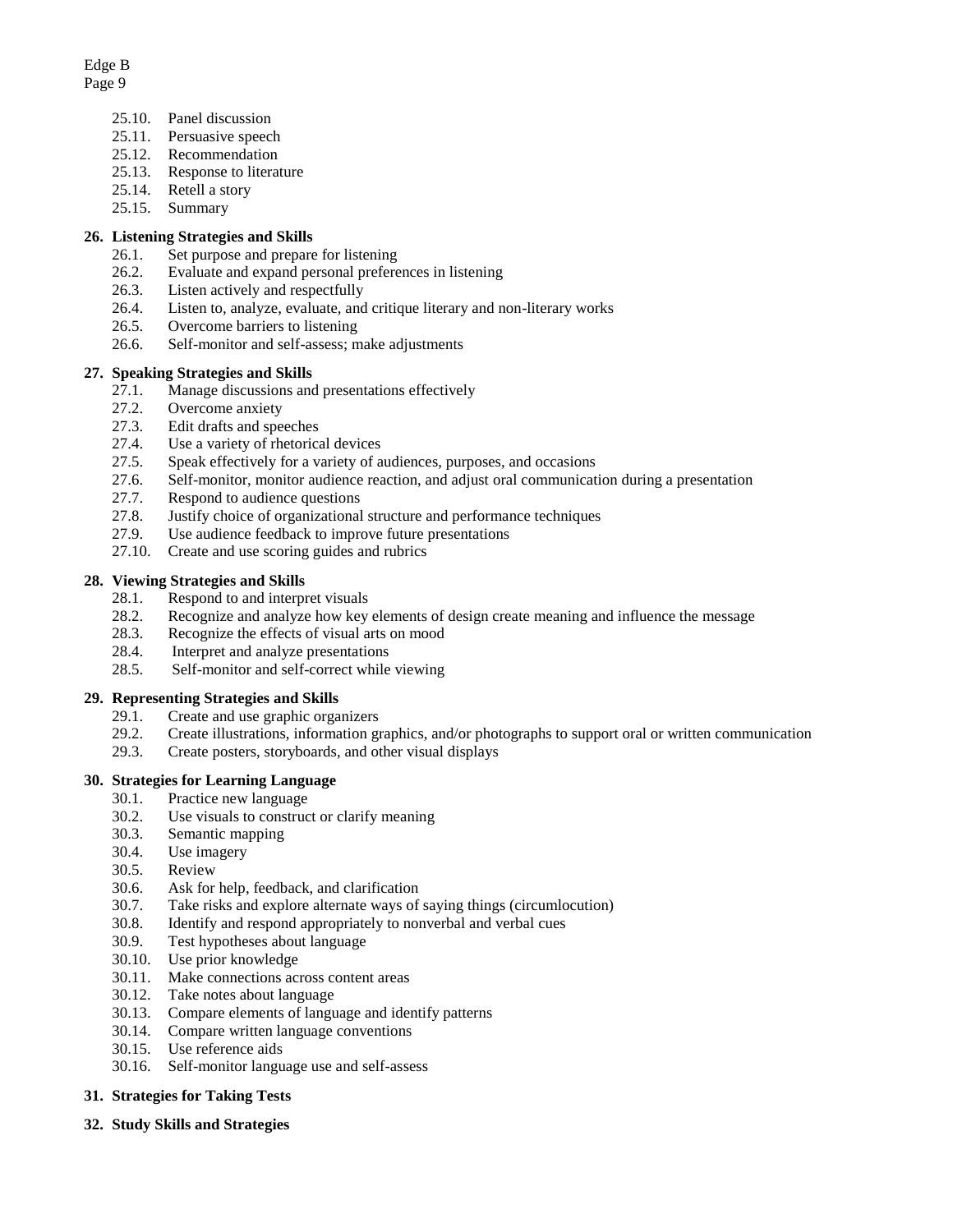### **33. Research Strategies and Skills**

- 33.1. Use the research process and the language of research
- 33.2. Choose and narrow a topic
- 33.3. Write to discover what is known and needs to be learned
- 33.4. Formulate research questions
- 33.5. Choose appropriate resources to support a research topic
- 33.6. Gather information
- 33.7. Organize information from multiple sources
- 33.8. Analyze, evaluate, and use information
- 33.9. Synthesize information from multiple sources
- 33.10. Convert data into graphic aids
- 33.11. Design and write a research report with supporting evidence
- 33.12. Integrate quotations and citations
- 33.13. Cite sources
- 33.14. Avoid plagiarism
- 33.15. Evaluate a research report and draw conclusions
- 33.16. Draw questions for further study from the conclusions

### **34. Career Exploration**

### **35. Technology Strategies and Skills**

- 35.1. Use technology to acquire language
- 35.2. Use technology to communicate
- 35.3. Use technology for productivity
- 35.4. Use technology to learn
- 35.5. Select and use media for research (audio, video, online resources)
- 35.6. Create media products for presentation to an audience
- 35.7. Understand laws that govern delivery and use of media

#### **36. Media Study**

- 36.1. Analyze and interpret information from various media
- 36.2. Evaluate the quality of information from various media
- 36.3. Evaluate and critique the effectiveness of media presentations

#### **37. Multicultural Awareness and Appreciation**

- 37.1. Appreciate, share, and compare aspects of the home, U.S., and world cultures
- 37.2. Analyze universal themes across texts
- 37.3. Analyze and compare discourse patterns across cultures
- 37.4. Demonstrate sensitivity to gender, age, social position, and cultural bias

## **DATE OF CURRENT CONTENT REVISION: August 2010**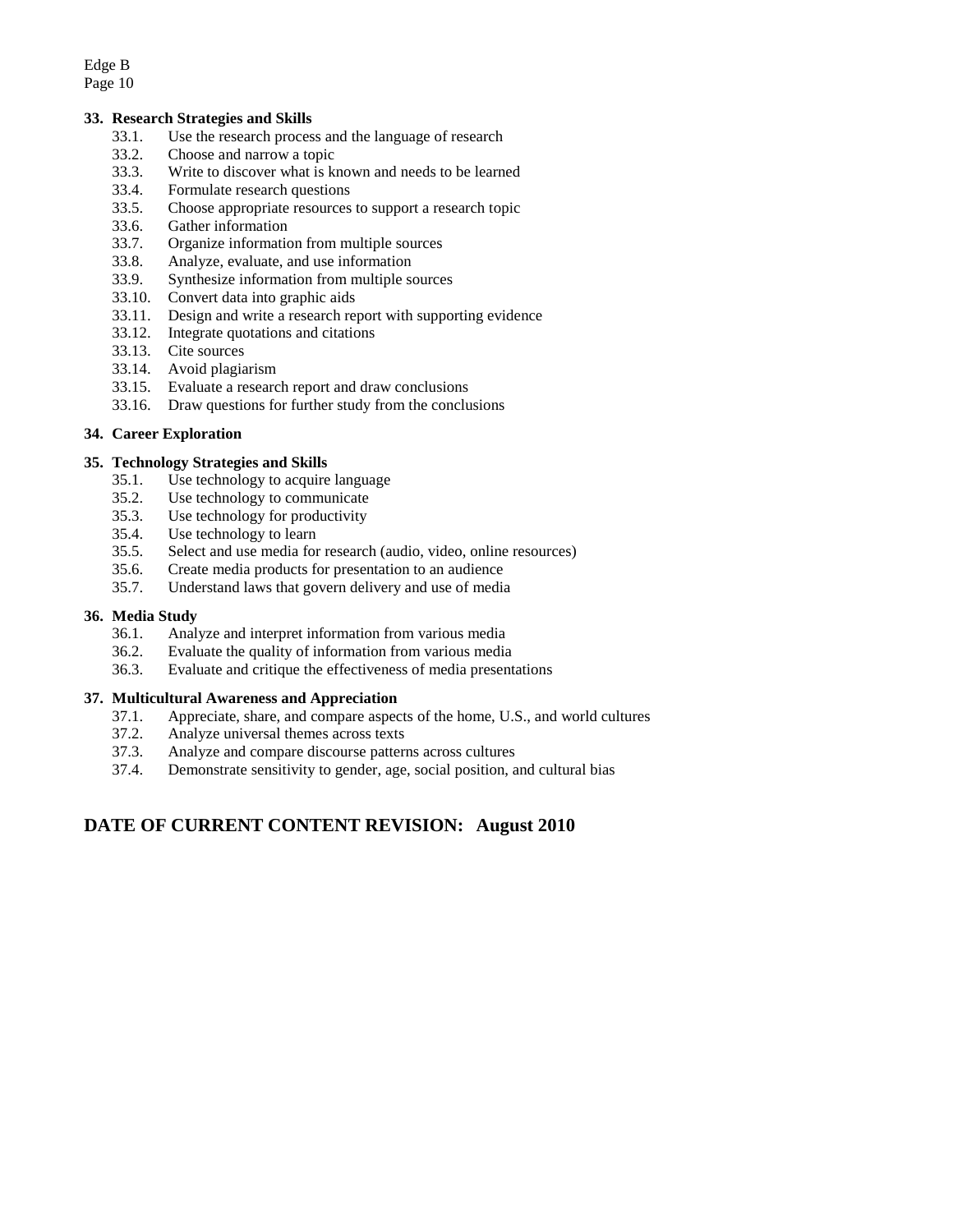# **FIRST SEMESTER**

| Pacing  | <b>Instructional Unit</b>                                      | <b>ELD Essential Standards</b>                            | <b>Assessment</b>        |
|---------|----------------------------------------------------------------|-----------------------------------------------------------|--------------------------|
|         | <b>Unit 1: Choices</b>                                         | <b>Listening &amp; Speaking</b>                           |                          |
| 5 weeks | (Choose min. of 4)                                             | • Cluster 2- Listen Attentively                           | Unit 1 Wrap-Up           |
|         |                                                                | • Cluster 3- Speak to be Understood                       |                          |
|         | <b>Short Story</b>                                             | Reading                                                   | Writing:                 |
|         | The Good Samaritan                                             | Reading Word Analysis:                                    | Autobiography            |
|         | Thank You, Ma'am                                               | • Cluster 2- Apply Knowledge of Word Parts                |                          |
|         | • The Necklace                                                 | Reading Fluency & Systematic Vocabulary                   | Teacher                  |
|         | Poetry                                                         | Development:                                              | Observation/Stud         |
|         | • Don't Go Gently Into That Good                               | • Cluster 2- Use Social and Academic Vocabulary           | ent Participation        |
|         | Expressway                                                     | Cluster 3- Decode New Words                               |                          |
|         | Nonfiction                                                     | • Cluster $4 -$ Recognize Words with Multiple             | Teacher                  |
|         | The World Is In Their Hands                                    | Meanings                                                  | generated                |
|         | Juvenile Justice from Both Sides                               | • Cluster 7- Read Aloud                                   | tests/quizzes            |
|         | of the Bench                                                   | Reading Comprehension                                     |                          |
|         | • The Fashion Show                                             | • Cluster 3- Respond to Comprehension Questions           | Edge<br>Assessments      |
|         | Grammar                                                        | • Cluster 4- Analyze Key Ideas                            |                          |
|         | • Complete Sentences                                           | Literary Response and Analysis:                           |                          |
|         | • Subject/Verb Agreement                                       | • Cluster 4- Analyze Characters                           |                          |
|         | • Sentence Fragments                                           | Writing                                                   |                          |
|         | Vocabulary                                                     | Writing Strategies & Applications:                        |                          |
|         | Prefixes                                                       | • Cluster 1- Use Various Elements of Discourse            |                          |
|         | Roots                                                          | <b>Writing Conventions:</b>                               |                          |
|         | • Suffixes                                                     | Cluster 1- Use Correct Mechanics, Grammar, and            |                          |
|         | <b>Writing</b>                                                 | Appropriate Paragraph Structure.                          |                          |
|         | • Response to Literature                                       |                                                           |                          |
|         | <b>Definition Paragraph</b>                                    |                                                           |                          |
|         | <b>Comparison Essay</b>                                        |                                                           |                          |
|         | • Focus and Unity                                              |                                                           |                          |
| 4 weeks | <b>Unit 2: Does Creativity Matter?</b>                         | <b>Listening &amp; Speaking</b>                           | Unit 2 Wrap-Up           |
|         |                                                                | • Cluster 4- Vary Ways of Speaking                        |                          |
|         | <b>Nonfiction</b>                                              | Cluster 5- Use Figurative Language                        | <b>Writing: Position</b> |
|         | <b>Literary Analysis</b>                                       | Cluster 8- Ask and Answer Questions                       | Paper                    |
|         | $\bullet$ (Choose Two)                                         | • Cluster 9- Deliver Oral Presentations.                  | Steps in the             |
|         | Creativity at Work (News Article)<br>The Hidden Secrets of the | Reading                                                   | <b>Writing Process</b>   |
|         | Creative Mind (Interview)                                      | Reading Fluency and Systematic Vocabulary<br>Development: |                          |
|         | Hip-Hop as Culture (Essay)                                     | Cluster 2- Use Social and Academic Vocabulary             | Teacher                  |
|         | Slam: Performance Poetry Lives                                 | • Cluster 7- Read Aloud                                   | Observation/Stud         |
|         | $On$ (Essay)                                                   | Reading Comprehension:                                    | ent Participation        |
|         | Genre Study-Choose One                                         | Cluster 3- Respond to Comprehension Questions             |                          |
|         | • <i>I Am Somebody</i> (Song Lyrics)                           | • Cluster 4- Analyze Key Ideas                            | Teacher                  |
|         | • Euphoria (Poem)                                              | Writing                                                   | generated                |
|         | Vocabulary                                                     | Writing Strategies and Applications:                      | tests/quizzes            |
|         | • Context Clues                                                | • Cluster 1- Use Various Elements of Discourse            |                          |
|         | · Idioms                                                       | <b>Cluster 3- Write Expository Compositions</b>           | Edge                     |
|         | Grammar                                                        | <b>Cluster 4- Write Persuasive Compositions</b>           | Assessments              |
|         | • Subject Pronouns                                             | Cluster 8- Use the Writing Process                        |                          |
|         | • Action Verbs in the Present Tense                            | <b>Writing Conventions:</b>                               |                          |
|         | • Use Verbs to Talk About the                                  | Cluster 3- Edit Writing                                   |                          |
|         | Present                                                        |                                                           |                          |
|         | Writing                                                        |                                                           |                          |
|         | • Response to Literature                                       |                                                           |                          |
|         | <b>Test Essay</b><br>٠                                         |                                                           |                          |
|         | Focus and Unity<br>٠                                           |                                                           |                          |
|         | How-to Paragraph                                               |                                                           |                          |
|         | Persuasive Writing                                             |                                                           |                          |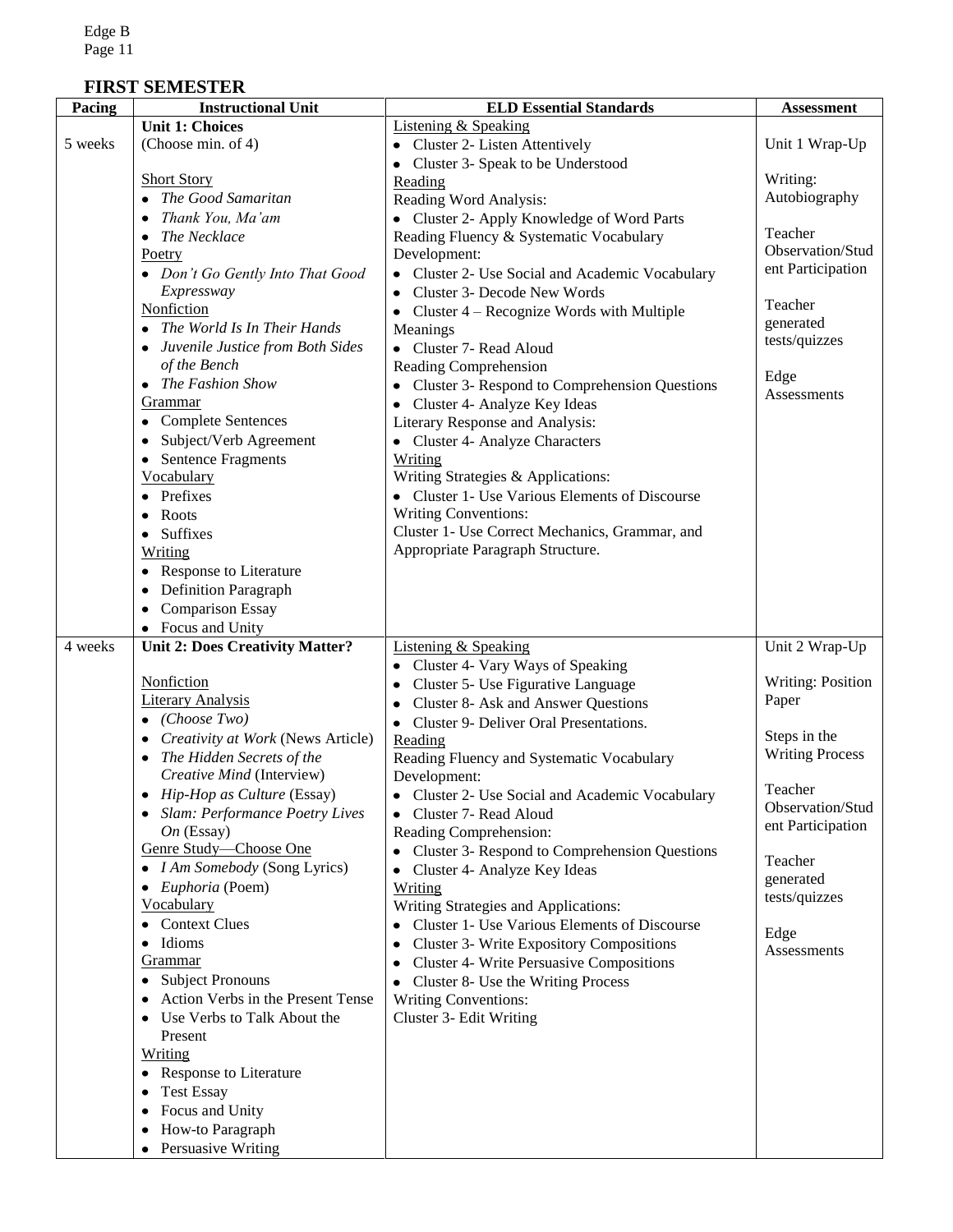| Pacing  | <b>Instructional Unit</b>          | <b>ELD Essential Standards</b>                        | <b>Assessment</b>   |
|---------|------------------------------------|-------------------------------------------------------|---------------------|
| 4 Weeks | <b>Unit Three: The Hero Within</b> | <b>Listening &amp; Speaking</b>                       | Unit 3 Wrap-Up      |
|         | (Choose 4)                         | • Cluster 2- Listen Attentively                       |                     |
|         | <b>Short Story</b>                 | Cluster 3- Speak to be Understood<br>٠                | Writing:            |
|         | • The Sword in the Stone           | Cluster 6- Participate in Social Conversations<br>٠   | Reflective Essay    |
|         | • A Job for Valentine              | <b>Cluster 8- Ask and Answer Questions</b><br>٠       |                     |
|         | The Woman in the Snow              | Reading                                               | Teacher             |
|         | Nonfiction                         | Reading Fluency and Systematic Vocabulary             | Observation/Stud    |
|         | • Was There a Real King Arthur?    | Development:                                          | ent Participation   |
|         | (Historical Analysis)              | • Cluster 2- Use Social and Academic Vocabulary       |                     |
|         | • In the Heart of a Hero (Feature  | Cluster 3- Decode New Words                           | Teacher             |
|         | Article)                           | <b>Cluster 5- Use Analogies and Metaphors</b>         | generated           |
|         | • Rosa Parks (Magazine Profile)    | Cluster 6- Use a Standard Dictionary<br>$\bullet$     | tests/quizzes       |
|         | Genre Study                        | Reading Comprehension:                                |                     |
|         | • Hero (Song Lyrics)               | • Cluster 3- Respond to Comprehension Questions       | Edge<br>Assessments |
|         | Vocabulary                         | • Cluster 4- Analyze Key Ideas                        |                     |
|         | • Word Families                    | Literary Response and Analysis:                       |                     |
|         | • Borrowed Words                   | • Cluster 7- Analyze Literature by Periods and Themes |                     |
|         | Grammar                            | Writing                                               |                     |
|         | • Use Verb Tenses                  | Writing Strategies & Applications:                    |                     |
|         | • Use Subject and Object Pronouns  | • Cluster 3- Write Expository Compositions            |                     |
|         | <u>Writing</u>                     | • Cluster 6- Write Responses to Literature            |                     |
|         | <b>Response to Literature</b>      | <b>Writing Conventions:</b>                           |                     |
|         | <b>Test Essay</b>                  | • Cluster 2- Revise Writing                           |                     |
|         | • Voice and Style                  | Cluster 3- Edit Writing                               |                     |
|         | <b>Opinion Paragraph</b>           |                                                       |                     |
| 4 Weeks | <b>Unit 4: Opening Doors</b>       | <b>Listening &amp; Speaking</b>                       | Unit 4 Wrap-Up      |
|         |                                    | Cluster 3- Speak to be Understood                     |                     |
|         | <b>Biography</b>                   | Cluster 4- Vary Ways of Speaking                      | Writing:            |
|         | • Curtis Aikens and the American   | Cluster 5- Use Figurative Language                    | Expository          |
|         | <b>Dream</b>                       | • Cluster 8- Ask and Answer Questions                 | Writing             |
|         | <b>Short Fiction</b>               | Reading                                               | (Research           |
|         | • A Smart Cookie                   | Reading Word Analysis:                                | Report)             |
|         | Nonfiction                         | Cluster 2- Apply Knowledge of Word Parts              | Teacher             |
|         | Think You Don't Need an            | Cluster 3- Apply Knowledge of Cognates                | Observation/Stud    |
|         | Education? (Brochure)              | Reading Fluency & Systematic Vocabulary               | ent Participation   |
|         | • Go For It! (Opinion Essay)       | Development:                                          |                     |
|         | Superman and Me (Essay)            | Cluster 4- Recognize Words with Multiple Meanings     | Teacher             |
|         | It's Our Story, Too (Memoir)       | Cluster 6- Use a Standard Dictionary                  | generated           |
|         | The Fast and the Fuel-Efficient    | Cluster 7- Read Aloud                                 | tests/quizzes       |
|         | (News Article)                     | Reading Comprehension:                                |                     |
|         | Teens Open Doors (Article)<br>٠    | <b>Cluster 2- Interpret Text Features</b>             | Edge                |
|         | <i>The Hybrid</i> (Cartoon)        | Cluster 6- Analyze Informational Materials            | Assessments         |
|         | Vocabulary                         | <b>Writing</b>                                        |                     |
|         | • Dictionary and Jargon            | Writing Strategies & Applications:                    |                     |
|         | Multiple-Meaning Words             | <b>Cluster 4- Analyze Characters</b>                  |                     |
|         | Grammar                            | <b>Cluster 5- Write Career-Related Documents</b>      |                     |
|         | Show Possession<br>$\bullet$       | <b>Cluster 7- Write Research Reports</b>              |                     |
|         | Use Pronouns in Prepositional      | Cluster 8- Use the Writing Process                    |                     |
|         | Phrases                            | <b>Writing Conventions:</b>                           |                     |
|         | • Use the Correct Pronoun          | Cluster 1- Use Correct Mechanics, Grammar, and        |                     |
|         | <u>Writing</u>                     | Appropriate Paragraph Structure                       |                     |
|         | • Response to Literature           | Cluster 2- Revise Writing<br>٠                        |                     |
|         | Development of Ideas               | Cluster 3- Edit Writing                               |                     |
|         | • Case Study                       |                                                       |                     |
|         | <b>Problem-Solution Essay</b>      |                                                       |                     |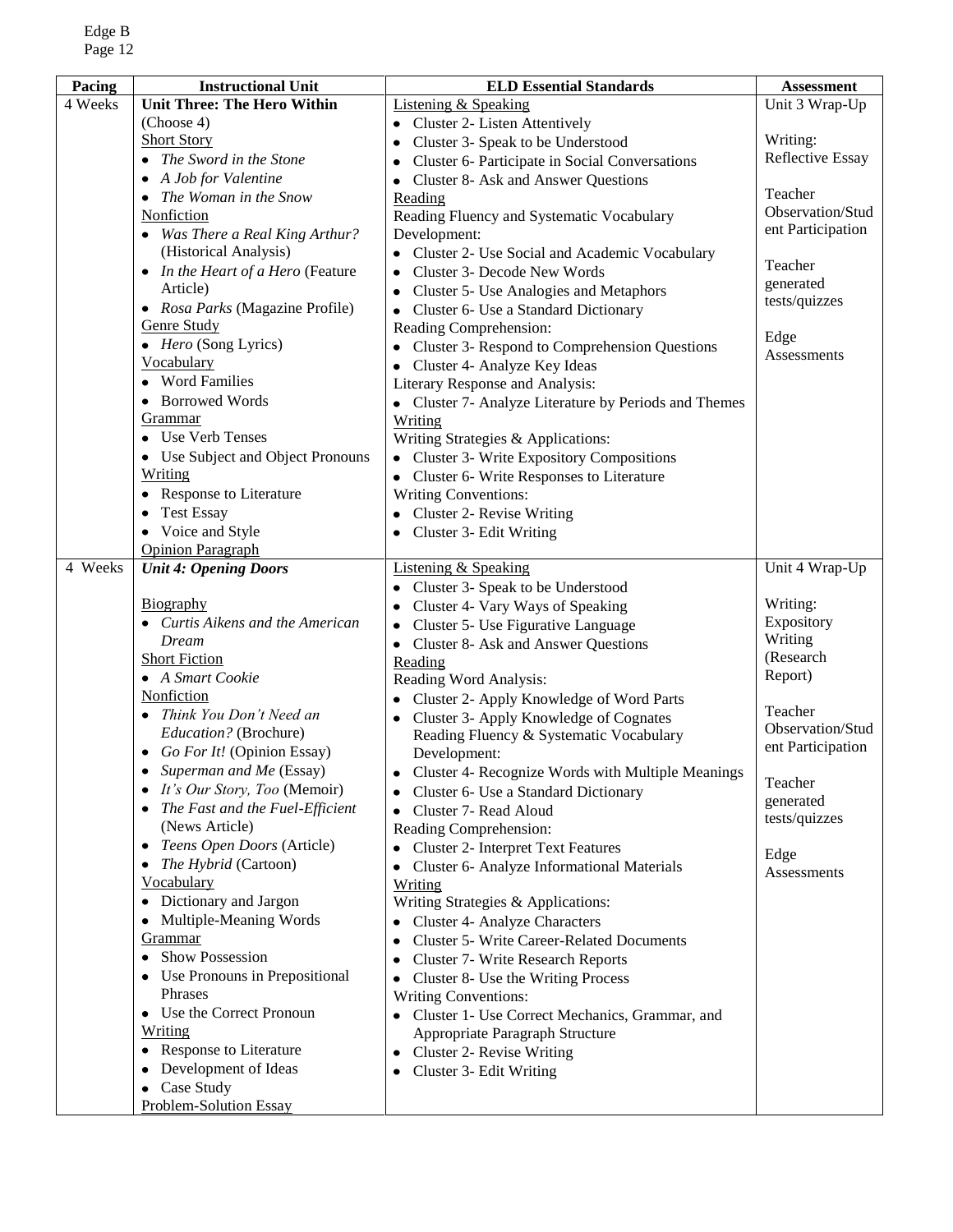## **SECOND SEMESTER**

| Pacing  | <b>Instructional Unit</b>                    | <b>ELD Essential Standards</b>                             | <b>Assessment</b> |
|---------|----------------------------------------------|------------------------------------------------------------|-------------------|
| 4 Weeks | Unit 5: Fear This!                           | <b>Listening &amp; Speaking</b>                            | Unit 5 Wrap-Up    |
|         |                                              | • Cluster 2- Listen Attentively                            |                   |
|         | <b>Short Story</b>                           | Cluster 4- Vary Ways of Speaking<br>٠                      | Writing:          |
|         | • The Interlopers                            | • Cluster 5- Use Figurative Language                       | Narrative         |
|         | The Baby-Sitter                              | Reading                                                    | Writing (Short    |
|         | The Tell-Tale Heart                          | Reading Fluency & Systematic Vocabulary                    | Story)            |
|         | Poetry                                       | Development:                                               |                   |
|         | • Beware: Do Not Read This Poem              | • Cluster 4- Recognize Words with Multiple                 | Teacher           |
|         | $\bullet$ The Raven                          | Meanings                                                   | Observation/Stud  |
|         | Nonfiction                                   | Cluster 5- Use Analogies and Metaphors                     | ent Participation |
|         | $\bullet$ An Interview with the King of      | Reading Comprehension:                                     |                   |
|         | Terror (Interview)                           | <b>Cluster 2- Interpret Text Features</b>                  | Teacher           |
|         | • Under the Bed (Cartoon)                    | Cluster 3- Respond to Comprehension Questions<br>٠         | generated         |
|         | The Mysterious                               | Cluster 5- Evaluate Author's Credibility<br>$\bullet$      | tests/quizzes     |
|         | Edgar Allan Poe                              | Cluster 6- Analyze Informational Materials<br>$\bullet$    |                   |
|         | $\bullet$ (Author Study)                     | Literary Response & Analysis:                              | Edge              |
|         | Vocabulary                                   | <b>Cluster 3- Describe Literary Elements</b><br>٠          | Assessments       |
|         | • Synonyms                                   | Cluster 4- Analyze Characters<br>٠                         |                   |
|         | Thesaurus                                    | Cluster 6- Analyze Literary Themes<br>$\bullet$            |                   |
|         | • Analogies                                  | Cluster 7- Analyze Literature by Periods and               |                   |
|         | Grammar                                      | <b>Themes</b>                                              |                   |
|         | • Use Adjectives to Elaborate                | <b>Writing</b>                                             |                   |
|         | • Use Adjectives Correctly                   | Writing Strategies & Applications:                         |                   |
|         | • Use Adverbs Correctly                      | Cluster 2- Write Narratives and Biographies                |                   |
|         |                                              | <b>Cluster 3- Write Expository Compositions</b>            |                   |
|         | <b>Writing</b>                               | Cluster 8- Use the Writing Process<br>٠                    |                   |
|         | • Response to Literature<br>Character Sketch | <b>Writing Conventions:</b>                                |                   |
|         | ٠                                            | Cluster 2- Revise Writing<br>$\bullet$                     |                   |
|         | <b>Literary Analysis</b><br>٠                | Cluster 3- Edit Writing<br>٠                               |                   |
|         | • Organization                               |                                                            |                   |
| 4 Weeks | Unit 6: Are You Buying It?                   | <b>Listening &amp; Speaking</b>                            | Unit 6 Wrap-Up    |
|         | Nonfiction (Choose 4)                        | Cluster 6- Participate in Social Conversations<br>٠        |                   |
|         | • Ad Power (Persuasive Text)                 | <b>Cluster 7- Identify Media Messages</b><br>٠             | Writing:          |
|         | <b>Without Commercials (Poem)</b>            | • Cluster 8- Ask and Answer Questions                      | Persuasive Essay  |
|         | What's Wrong with Advertising?               | Reading                                                    |                   |
|         | (Essay)                                      | Reading Word Analysis:                                     | Teacher           |
|         | A Long Way to Go: Minorities and             | Cluster 2- Apply Knowledge of Word Parts<br>$\bullet$      | Observation/Stud  |
|         | the Media (Essay)                            | Reading Fluency & Systematic Vocabulary                    | ent Participation |
|         | The Color Green (Editorial)<br>$\bullet$     | Development:                                               |                   |
|         | What is News? (Persuasive Text)<br>٠         | • Cluster 2- Recognize Words with Multiple                 | Teacher           |
|         | • How to Detect Bias in the News             | Meanings                                                   | generated         |
|         | (How-To Article)                             | Cluster 3- Use Word Parts to Read<br>٠                     | tests/quizzes     |
|         | Vocabulary                                   | Reading Comprehension:                                     |                   |
|         | • Latin/Greek Roots                          | <b>Cluster 1- Interpret Text Features</b>                  | Edge              |
|         | • Denotation and Connotation                 | Cluster 2- Respond to Comprehension Questions<br>$\bullet$ | Assessments       |
|         | <b>Grammar</b>                               | Cluster 3- Analyze Informational Materials                 |                   |
|         | • Vary Your Sentences                        | Writing                                                    |                   |
|         | <b>Use Compound Sentences</b>                | Writing Strategies & Applications:                         |                   |
|         | • Use Complex Sentences                      | Cluster 1- Write Narratives and Biographies                |                   |
|         | Writing                                      | <b>Cluster 2- Write Career-Related Documents</b>           |                   |
|         | • Response to Literature                     | Cluster 3- Use the Writing Process<br>٠                    |                   |
|         | Letter to the Editor                         |                                                            |                   |
|         | Organization<br>٠                            |                                                            |                   |
|         | Write a Test Response                        |                                                            |                   |